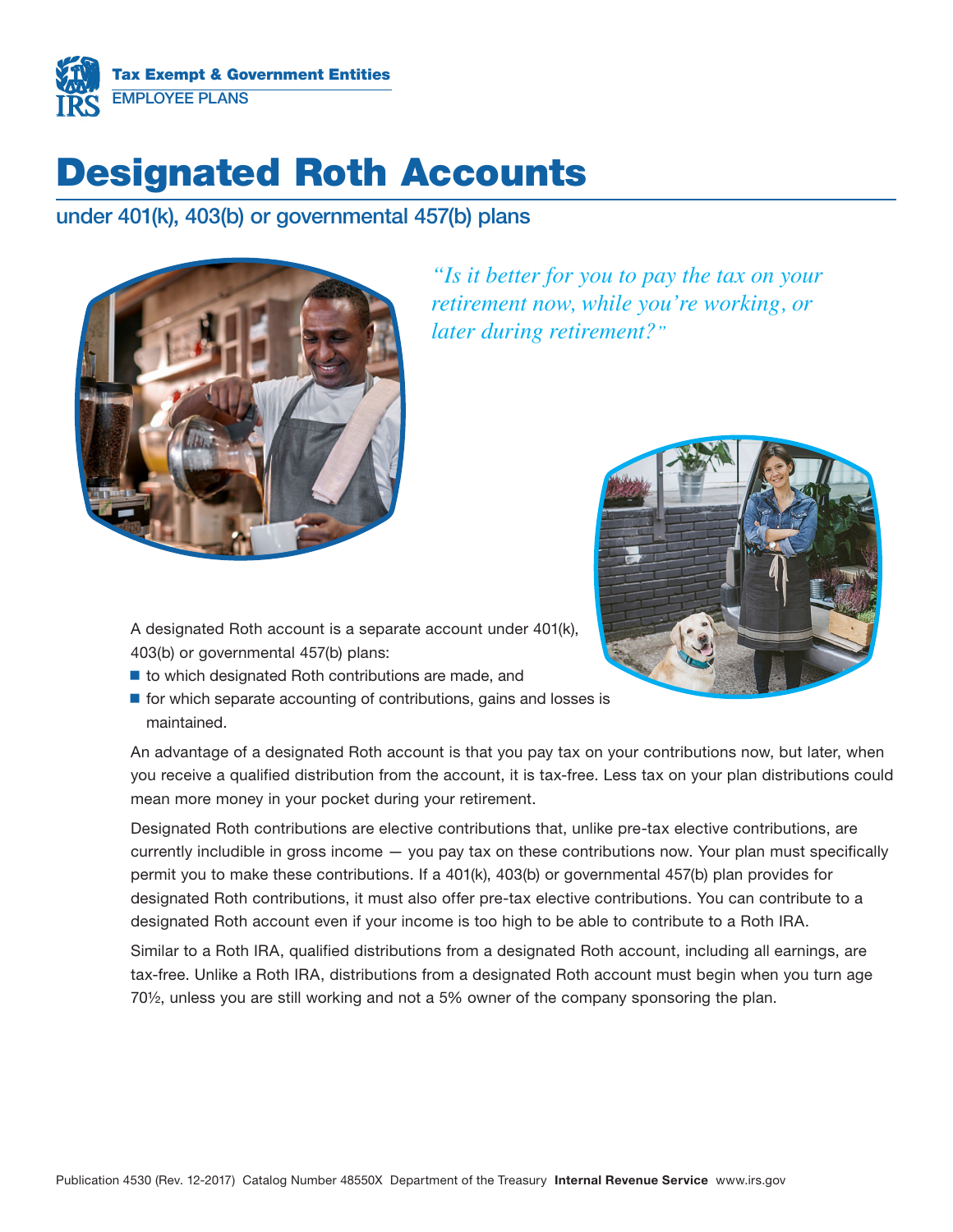Review the following chart for comparisons of contribution limits, taxation of withdrawals, income limits and more, between a designated Roth account, a Roth IRA and a pre-tax elective contribution account.

| <b>PLAN FEATURE</b>                             | <b>DESIGNATED ROTH</b><br><b>ACCOUNT</b>                                                                                                                                                                                                   | <b>ROTH IRA</b>                                                                                                 | <b>PRE-TAX ELECTIVE</b><br><b>CONTRIBUTION ACCOUNT</b>                                                 |
|-------------------------------------------------|--------------------------------------------------------------------------------------------------------------------------------------------------------------------------------------------------------------------------------------------|-----------------------------------------------------------------------------------------------------------------|--------------------------------------------------------------------------------------------------------|
| <b>Contributions</b>                            | Designated Roth employee<br>elective contributions are<br>made with after-tax dollars.                                                                                                                                                     | Roth IRA contributions are<br>made with after-tax dollars.                                                      | Traditional pre-tax employee<br>elective contributions are<br>made with pre-tax dollars.               |
| <b>Income Limits</b>                            | No income limitation to<br>participate.                                                                                                                                                                                                    | Income $limits1$ :<br>• Married \$199,000<br>• Single \$135,000.                                                | No income limitation to<br>participate.                                                                |
| <b>Maximum Elective</b><br><b>Contributions</b> | Combined <sup>2</sup> employee elective<br>contributions limited to:<br>\$18,500 (\$24,500 for<br>individuals 50 or over).                                                                                                                 | Contribution limited to:<br>\$5,500 (\$6,500 for<br>individuals 50 or over).                                    | Same combined limit as<br>designated Roth account.                                                     |
| <b>Taxation of</b><br><b>Withdrawals</b>        | A withdrawal of contributions<br>and earnings is not taxed if<br>it is a qualified distribution<br>-the account is held for at<br>least 5 years and made:<br>• because of disability,<br>after death, or<br>after attainment of age 591/2. | Same as designated Roth<br>account; and can have a<br>qualified distribution for a<br>first-time home purchase. | Withdrawals of contributions<br>and earnings are subject to<br>federal and most state income<br>taxes. |
| <b>Required</b><br><b>Distributions</b>         | Distributions must begin no<br>later than age 701/2, unless<br>still working and not a 5%<br>owner.                                                                                                                                        | No requirement to start<br>taking distributions while<br>owner is alive.                                        | Same as designated Roth<br>account.                                                                    |

## Which types of retirement accounts are right for you?

1 All dollar limitations are for 2018. Visit [www.irs.gov/retirement](https://www.irs.gov/retirement) for annual updates in dollar limitations.

2This limitation is by individual, rather than by plan. Although permissible to split the annual employee elective contribution between designated Roth contributions and pre-tax elective contributions, the combination cannot exceed the deferral limit — \$18,500 in 2018 (\$24,500 if age 50 or over).

## What are general concerns about designated Roth contributions?

Q. Can I make both pre-tax elective and designated Roth contributions in the same year?

A. Yes. You can contribute to both a designated Roth account and a pre-tax elective contribution account in the same year in any proportion you choose. However, the combined amount of all elective contributions you make in any one year is limited to \$18,500. An additional \$6,000 in catch-up contributions, for persons 50 or older, can also be allocated between the pre-tax and designated Roth accounts. [403\(b\)](https://www.irs.gov/retirement-plans/plan-participant-employee/retirement-topics-403b-contribution-limits) and [governmental 457\(b\)](https://www.irs.gov/retirement-plans/irc-457b-deferred-compensation-plans) plans have special catch-ups.

Q. Can my employer match my designated Roth contributions?

A. Yes. Your employer can make matching contributions on your designated Roth contributions. However, only your designated Roth contributions can be allocated to the designated Roth account. The matching contributions must be allocated to a pre-tax account.

Q. Can I change my mind and have designated Roth contributions treated as pre-tax elective contributions?

A. No. Once you designate contributions as Roth contributions, you cannot later change them to pre-tax elective contributions.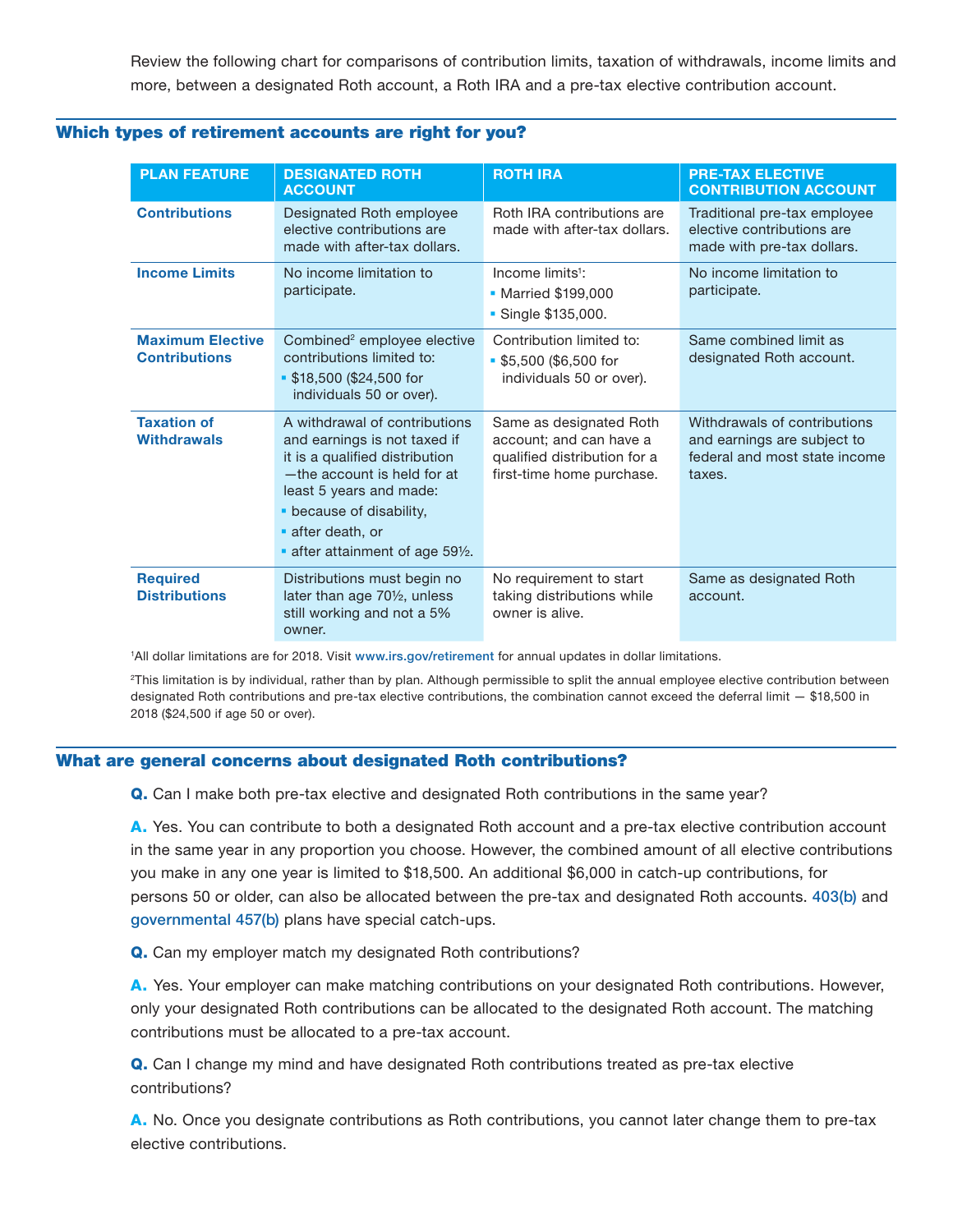Q. Does my employer need to establish a new account under my 401(k), 403(b) or governmental 457(b) plan to receive my designated Roth contributions?

A. Yes. Designated Roth contributions must be kept completely separate from previous and current 401(k), 403(b) or governmental 457(b) pre-tax elective contributions. Your employer must establish a separate account for each participant making designated Roth contributions.

# What should you know about designated Roth account distributions?

Q. What is a qualified distribution from a designated Roth account?

A. A qualified distribution is generally a distribution made after a 5-taxable-year

period of participation, and is either:

 $\blacksquare$  made on or after the date you attain age 59 $\frac{1}{2}$ ,

- made on or after your death, or
- attributable to your being disabled.

A qualified distribution from a designated Roth account is not includible in your gross income.

Q. What happens if I take a distribution from my designated Roth account before the end of the 5-taxableyear period?

A. If you take a distribution from your designated Roth account before the end of the 5-taxable-year period, it is a nonqualified distribution. (The 5-taxable-year period of participation begins on the first day of your taxable year for which you first made designated Roth contributions to your plan. It ends when 5-consecutive-taxable-years have passed.) You must include the income portion of the nonqualified distribution in gross income and it may be subject to the early distribution tax. However, the basis (or contributions) portion of the nonqualified distribution is not included in gross income. The basis portion of the distribution is determined by multiplying the amount of the nonqualified distribution by the ratio of designated Roth contributions to the total designated Roth account balance.

# Example

If a nonqualified distribution of \$5,000 is made from your designated Roth account when the account consists of \$9,400 of designated Roth contributions and \$600 of earnings, the distribution consists of \$4,700 of designated Roth contributions (that are not includible in your gross income) and \$300 of earnings (that are includible in your gross income).

Q. Since I make designated Roth contributions from after-tax income (already taxed income), can I make tax-free withdrawals from my designated Roth account at any time?

A. No. The same restrictions on withdrawals that apply to pre-tax elective contributions also apply to designated Roth contributions. If your plan permits distributions from accounts because of hardship, you may choose to receive a hardship distribution from your designated Roth account. The hardship distribution will consist of a pro-rata share of earnings and basis and the earnings portion will be included in gross income unless you have had the designated Roth account for 5 years and are either disabled or over age 59½.

**Q.** Is a distribution from my designated Roth account for reasons beyond my control (for example, plan termination or severance from employment) a qualified distribution even though it does not meet the criteria for a qualified distribution?

A. No. If you have not held the account for more than 5 years or if the distribution is not made after death, disability or age 59½, then the distribution is not a qualified distribution. However, you could roll the distribution over into a designated Roth account in another plan or into your Roth IRA. A transfer to another designated Roth account must be made through a direct rollover.